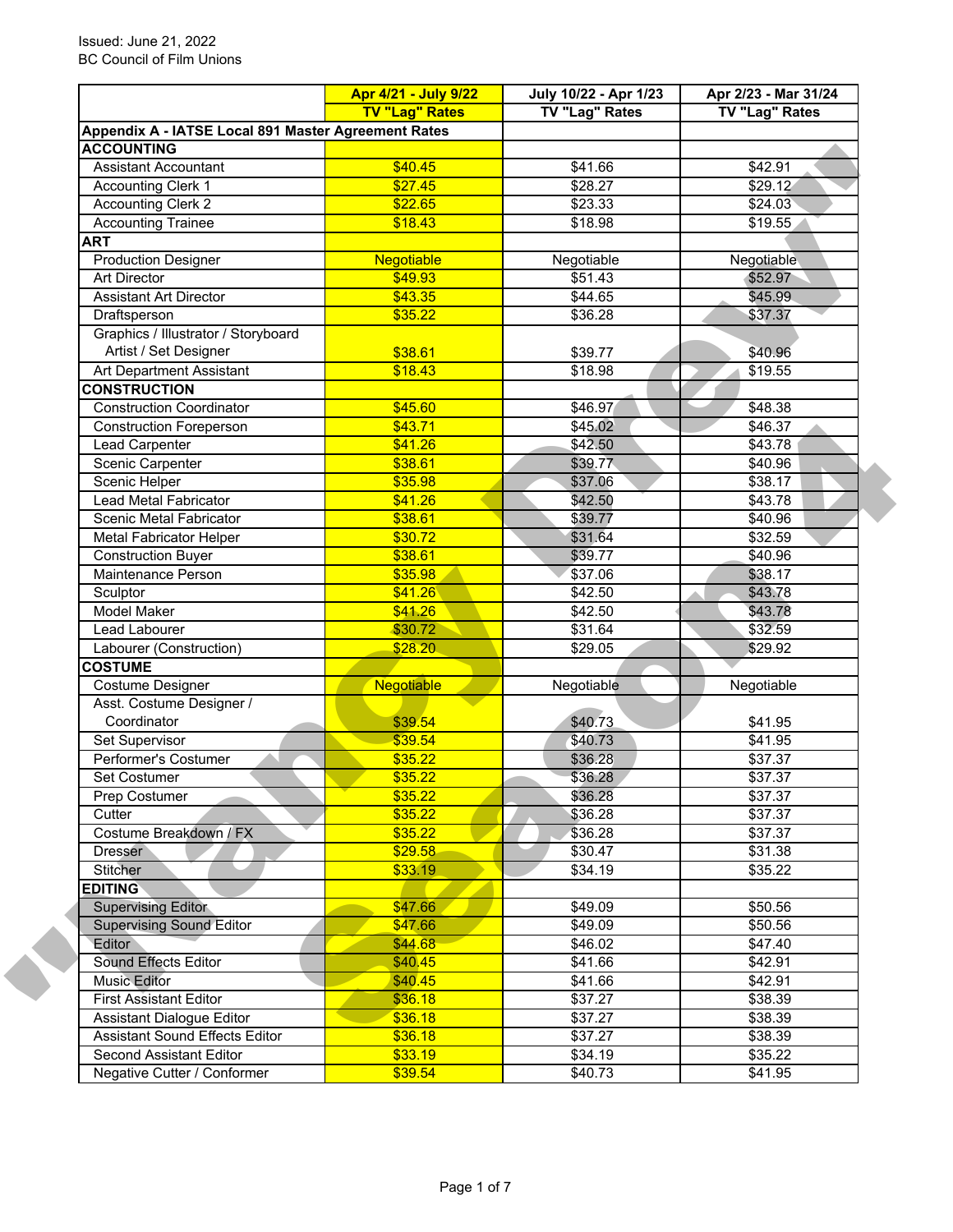|                                                                                                                                           | Apr 4/21 - July 9/22  | July 10/22 - Apr 1/23 | Apr 2/23 - Mar 31/24 |
|-------------------------------------------------------------------------------------------------------------------------------------------|-----------------------|-----------------------|----------------------|
|                                                                                                                                           | <b>TV "Lag" Rates</b> | TV "Lag" Rates        | TV "Lag" Rates       |
| Appendix A - IATSE Local 891 Master Agreement Rates (continued)                                                                           |                       |                       |                      |
| FIRST AID / CRAFT SERVICE                                                                                                                 |                       |                       |                      |
| First Aid / Craft Service                                                                                                                 | \$40.45               | \$41.66               | \$42.91              |
| <b>First Aid</b>                                                                                                                          | \$33.19               | \$34.19               | \$35.22              |
| <b>Craft Service</b>                                                                                                                      | \$30.72               | \$31.64               | \$32.59              |
| <b>GREENS</b>                                                                                                                             |                       |                       |                      |
| Head Greensperson                                                                                                                         | \$40.45               | \$41.66               | \$42.91              |
| <b>Best Person (Lead Person)</b>                                                                                                          | \$36.18               | \$37.27               | \$38.39              |
| Greensperson                                                                                                                              | \$33.19               | \$34.19               | \$35.22              |
| <b>Greens Helper</b>                                                                                                                      | \$29.58               | \$30.47               | \$31.38              |
| <b>GRIPS</b>                                                                                                                              |                       |                       |                      |
| Key Grip                                                                                                                                  | \$40.45               | \$41.66               | \$42.91              |
| Second Grip                                                                                                                               | \$36.18               | \$37.27               | \$38.39              |
| Lead Grip / Setup                                                                                                                         | \$36.18               | \$37.27               | \$38.39              |
| Dolly Operator                                                                                                                            | \$36.18               | \$37.27               | \$38.39              |
| <b>Rigging Grip</b>                                                                                                                       | \$35.22               | \$36.28               | \$37.37              |
| Grip                                                                                                                                      | \$33.19               | \$34.19               | \$35.22              |
| <b>HAIR</b>                                                                                                                               |                       |                       |                      |
| Hair Department Head                                                                                                                      | \$40.45               | \$41.66               | \$42.91              |
| <b>Assistant Hairstylist</b>                                                                                                              | \$36.18               | \$37.27               | \$38.39              |
| Second Assistant Hairstylist                                                                                                              | \$33.19               | \$34.19               | \$35.22              |
| <b>LIGHTING / ELECTRICS</b>                                                                                                               |                       |                       |                      |
| Head Lighting Technician                                                                                                                  | \$40.45               | \$41.66               | \$42.91              |
| <b>Assistant Head Lighting</b>                                                                                                            |                       |                       |                      |
| Technician                                                                                                                                | \$36.18               | \$37.27               | \$38.39              |
| <b>Lighting Board Operator</b>                                                                                                            | \$36.07               | \$37.15               | \$38.26              |
| Head Rigging Lighting Technician                                                                                                          | \$36.18               | \$37.27               | \$38.39              |
| Generator Operator                                                                                                                        | \$36.18               | \$37.27               | \$38.39              |
| Lighting Technician /                                                                                                                     |                       |                       |                      |
| Lamp Operator*                                                                                                                            | \$33.19               | \$34.19               | \$35.22              |
| Set Wire Technician                                                                                                                       | \$35.22               | \$36.28               | \$37.37              |
| Any Lighting Technician who is assigned to operate balloon lighting shall receive \$0.80 per hour more than the Lighting Technician rate. |                       |                       |                      |
| <b>MAKE-UP</b>                                                                                                                            |                       |                       |                      |
| <b>Special Makeup Effects</b>                                                                                                             | <b>Negotiable</b>     | Negotiable            | Negotiable           |
| Makeup Department Head                                                                                                                    | \$40.45               | \$41.66               | \$42.91              |
| <b>First Assistant Makeup Artist</b>                                                                                                      | \$36.18               | \$37.27               | \$38.39              |
| Second Assistant Makeup Artist                                                                                                            | \$33.19               | \$34.19               | \$35.22              |
| Third Assistant Makeup Artist                                                                                                             | \$22.48               | \$23.15               | \$23.84              |
| <b>PAINTING</b>                                                                                                                           |                       |                       |                      |
| Paint Coordinator                                                                                                                         | \$45.04               | \$46.39               | \$47.78              |
| <b>Lead Painter</b>                                                                                                                       | \$41.26               | \$42.50               | \$43.78              |
| Scenic Artist                                                                                                                             | \$41.26               | \$42.50               | \$43.78              |
| Sign Painter / Fabricator                                                                                                                 | \$41.26               | \$42.50               | \$43.78              |
|                                                                                                                                           | \$41.26               | \$42.50               | \$43.78              |
| <b>Automotive Sprayer</b>                                                                                                                 |                       |                       |                      |
| <b>Scenic Painter</b>                                                                                                                     | \$38.61               | \$39.77               | \$40.96              |
| <b>Wallpaper Hanger</b>                                                                                                                   | \$38.61               | \$39.77               | \$40.96              |
| Plasterer                                                                                                                                 | \$38.61               | \$39.77               | \$40.96              |
| Set Painter                                                                                                                               | \$36.73               | \$37.83               | \$38.96              |
| Paint Labourer                                                                                                                            | \$28.20               | \$29.05               | \$29.92              |
| <b>PRODUCTION OFFICE</b>                                                                                                                  |                       |                       |                      |
| <b>Production Office Coordinator</b>                                                                                                      | \$40.45               | \$41.66               | \$42.91              |
| Asst. Production Coordinator                                                                                                              | \$36.18               | \$37.27               | \$38.39              |
| 2nd Asst. Production Coord.                                                                                                               | \$20.23               | \$20.84               | \$21.47              |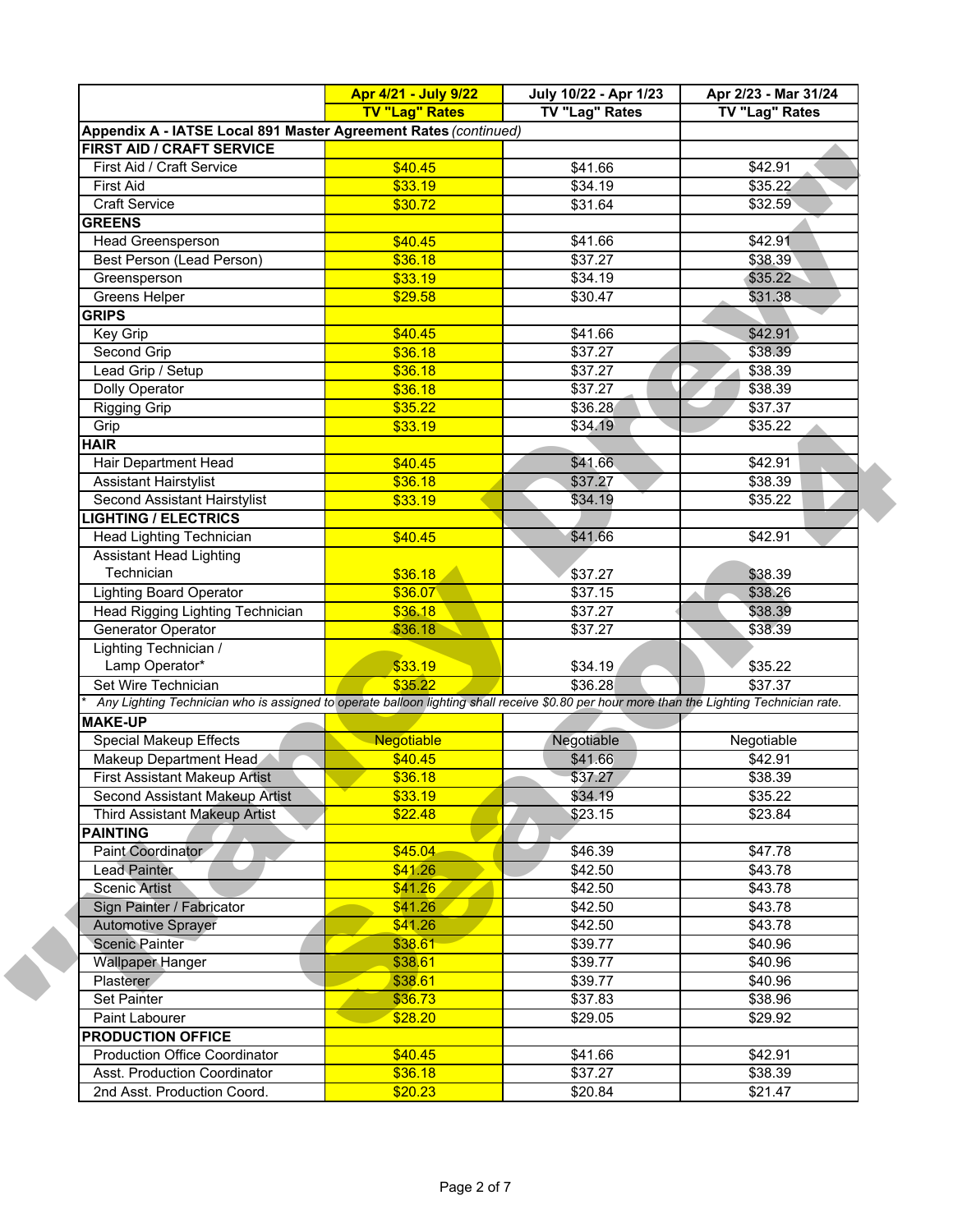|                                                                 | Apr 4/21 - July 9/22<br><b>TV "Lag" Rates</b> | July 10/22 - Apr 1/23<br>TV "Lag" Rates | Apr 2/23 - Mar 31/24<br>TV "Lag" Rates |
|-----------------------------------------------------------------|-----------------------------------------------|-----------------------------------------|----------------------------------------|
| Appendix A - IATSE Local 891 Master Agreement Rates (continued) |                                               |                                         |                                        |
| <b>PROPS</b>                                                    |                                               |                                         |                                        |
| <b>Property Master</b>                                          | \$40.45                                       | \$41.66                                 | \$42.91                                |
| <b>Assistant Property Master</b>                                | \$39.54                                       | \$40.73                                 | \$41.95                                |
| Props Buyer                                                     | \$35.98                                       | \$37.06                                 | \$38.17                                |
| Props                                                           | \$33.19                                       | \$34.19                                 | \$35.22                                |
| <b>SCRIPT SUPERVISORS / CONTINUITY COORDINATOR</b>              |                                               |                                         |                                        |
| Script Supevisor /                                              |                                               |                                         |                                        |
| Continuity Coord.                                               | \$40.45                                       | \$41.66                                 | \$42.91                                |
| Assistant to Script Supervisor /                                |                                               |                                         |                                        |
| <b>Continuity Coordinator</b>                                   | \$22.82                                       | \$23.50                                 | \$24.21                                |
| <b>SET DECORATING</b>                                           |                                               |                                         |                                        |
|                                                                 |                                               |                                         |                                        |
| Set Decorator                                                   | \$40.45                                       | \$41.66                                 | \$42.91                                |
| <b>Assistant Set Decorator</b>                                  | \$37.62                                       | \$38.75                                 | \$39.91                                |
| Set Buyer                                                       | \$35.22                                       | \$36.28                                 | \$37.37                                |
| Lead Dresser                                                    | \$34.14                                       | \$35.16                                 | \$36.21                                |
| On-Set Dresser                                                  | \$34.14                                       | \$35.16                                 | \$36.21                                |
| <b>Set Dresser</b>                                              | \$33.19                                       | \$34.19                                 | \$35.22                                |
| Draper / Upholsterer                                            | \$33.19                                       | \$34.19                                 | \$35.22                                |
| <b>Assistant Set Dresser</b>                                    | \$27.45                                       | \$28.27                                 | \$29.12                                |
| <b>SOUND</b>                                                    |                                               |                                         |                                        |
| Mixer (Production and Dubbing)                                  | \$52.67                                       | \$54.25                                 | \$55.88                                |
| Boom Operator                                                   | \$44.24                                       | \$45.57                                 | \$46.94                                |
| Sound Assistant                                                 | \$33.19                                       | \$34.19                                 | \$35.22                                |
| Public Address Operator                                         | \$33.19                                       | \$34.19                                 | \$35.22                                |
| Playback Operator                                               | \$33.19                                       | \$34.19                                 | \$35.22                                |
| Sound Maintenance                                               | \$33.19                                       | \$34.19                                 | \$35.22                                |
| <b>SPECIAL EFFECTS</b>                                          |                                               |                                         |                                        |
| Special Effects Coordinator                                     | \$44.70                                       | \$46.04                                 | \$47.42                                |
| <b>First Assistant Special Effects</b>                          | \$40.45                                       | \$41.66                                 | \$42.91                                |
| <b>Special Effects Assistant</b>                                | \$35.22                                       | \$36.28                                 | \$37.37                                |
| Special Effects Labourer                                        | \$28.20                                       | \$29.05                                 | \$29.92                                |
| <b>VIDEO</b>                                                    |                                               |                                         |                                        |
| <b>Video Sound Mixer</b>                                        | \$40.45                                       | \$41.66                                 | \$42.91                                |
| Video Lighting Director                                         | \$40.45                                       | \$41.66                                 | \$42.91                                |
| Video Script Supervisor                                         | \$40.45                                       | \$41.66                                 | \$42.91                                |
| Colourist                                                       | \$40.45                                       | \$41.66                                 | \$42.91                                |
| <b>VISUAL EFFECTS</b>                                           |                                               |                                         |                                        |
| VFX Artists (Weekly Flat Rate - up to 12 Hours/Day)             |                                               |                                         |                                        |
| VFX Artist - Level 1                                            | \$1,883.14                                    | \$1,939.63                              | \$1,997.82                             |
| VFX Artist - Level 2                                            | \$1,748.63                                    | \$1,801.09                              | \$1,855.12                             |
| VFX Artist - Level 3                                            | \$1,436.51                                    | \$1,479.61                              | \$1,524.00                             |
| VFX Technicians (Weekly Flat Rate - up to 12 Hours/Day)         |                                               |                                         |                                        |
| VFX Technician - Level 1                                        | \$1,748.63                                    | \$1,801.09                              | \$1,855.12                             |
| VFX Technician - Level 2                                        | \$1,436.51                                    | \$1,479.61                              | \$1,524.00                             |
| VFX Artists (Hourly rate for overtime purposes)                 |                                               |                                         |                                        |
| VFX Artist - Level 1                                            | \$26.90                                       | \$27.71                                 | \$28.54                                |
| VFX Artist - Level 2                                            | \$24.98                                       | \$25.73                                 | \$26.50                                |
| VFX Artist - Level 3                                            | \$20.52                                       | \$21.14                                 | \$21.77                                |
| VFX Technicians (Hourly rate for overtime purposes)             |                                               |                                         |                                        |
| VFX Technician - Level 1                                        | \$24.98                                       | \$25.73                                 | \$26.50                                |
|                                                                 | \$20.52                                       | \$21.14                                 | \$21.77                                |